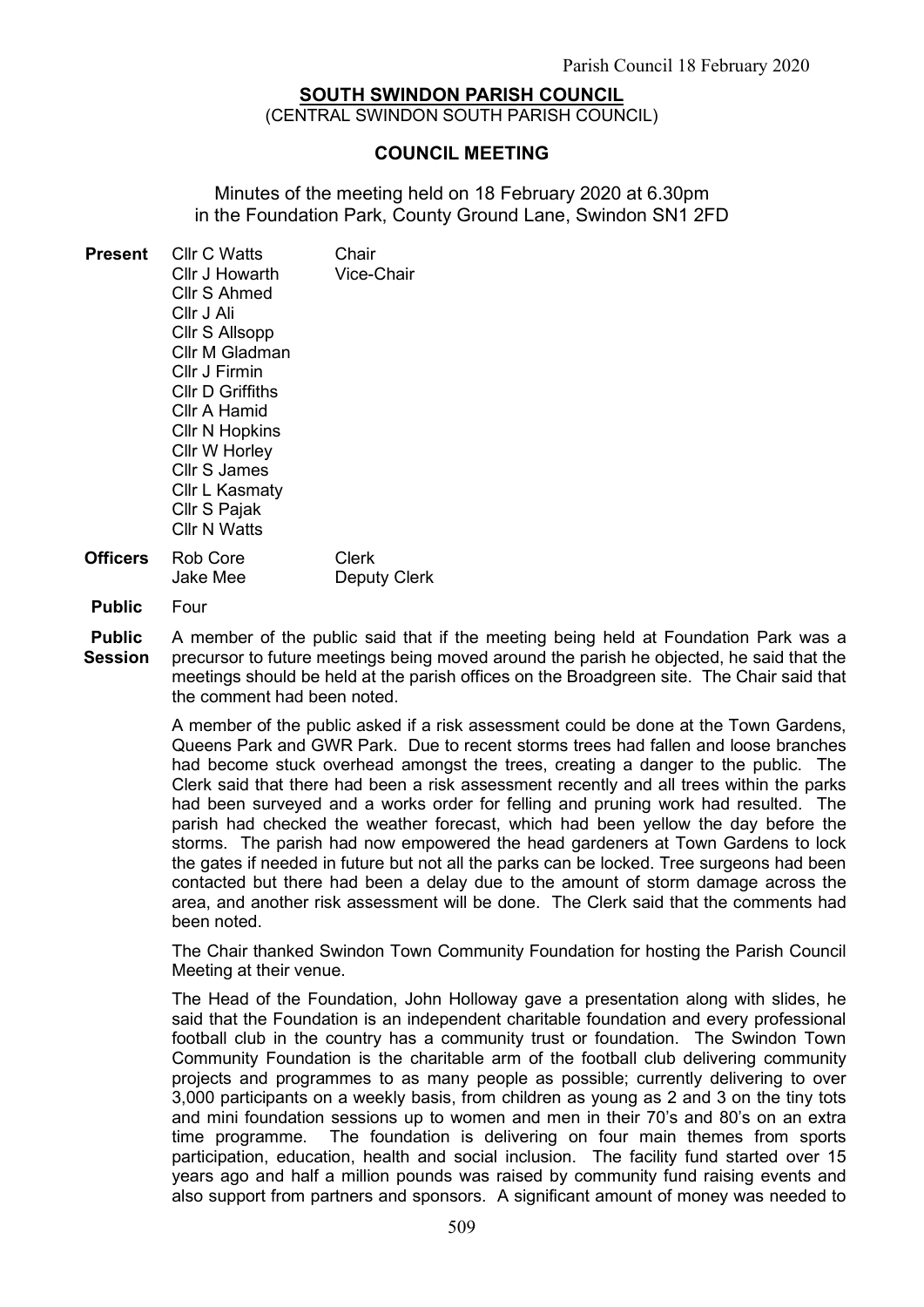secure match funding to build the facility, and the foundation received money from the Premier League, Sport England, the Nigel Eady trust and Section 106 money from Swindon Borough Council the foundation also received fantastic support from many local companies. The Foundation have their own academy with access to opportunities to impact and grow the community including 55 – 65+ Healthy lifestyle. There is a Friday night football programme aimed at local groups and the aim is to impact and involve as many people as possible. The foundation looked forward to working with South Swindon Parish Council to support each other's organisations on their aims and objectives going forward.

## 1061 Apologies

Cllr E Heavens Cllr P Herring Cllr M J Miah Cllr J Miah Cllr J Milner-Barry Cllr T Philpot Cllr M Strinkovsky

#### Not Present

Cllr V Ayris

#### 1062 Declaration of Interest & Applications for Dispensation None

#### 1063 Minutes of the Previous Meeting

RESOLVED that the minutes of the Parish Council Meeting held on the 14 January 2020 with amendment be approved as a correct record.

## 1064 Planning & Environment Committee

RESOLVED that the minutes of the Planning & Environment Committee held on 21 January 2020 be approved as a correct record.

# 1065 Finance & Staffing Committee

RESOLVED that the minutes of the Finance & Staffing Committee held on 21 January 2020 be approved as a correct record.

1066 Full Council Extraordinary Meeting RESOLVED that the minutes of the Parish Council Extraordinary meeting held on 28 January 2020 be approved as a correct record.

# 1067 Leisure & Amenities Committee RESOLVED that the minutes of the Leisure & Amenities Committee held on 04 February 2020 with amendment be approved as a correct record.

1068 Planning & Environment Committee RESOLVED that the minutes of the Planning & Environment Committee held on 04 February 2020 be approved as a correct record.

#### 1069 Internal Audit 2019/20 – Quarter 3

The Deputy Clerk submitted a report from the Internal Auditor a copy of which appears as Appendix A in the Minute Book.

The Deputy Clerk said that there had been a list of good practice of work being done well and two recommendations from the internal auditors which would be actioned.

The auditors said that the Parish are increasing services and will be growing significantly, but the parish had a good understanding of the implications this will have on staffing needs and requirements for specialist advice and policies going forward. The auditors advised that they would decrease their visits to three times a year, to six, nine and twelve month intervals. The Deputy Clerk said that the use of the current internal auditors will be reviewed at the next annual meeting in May 2020 and a decision can be made